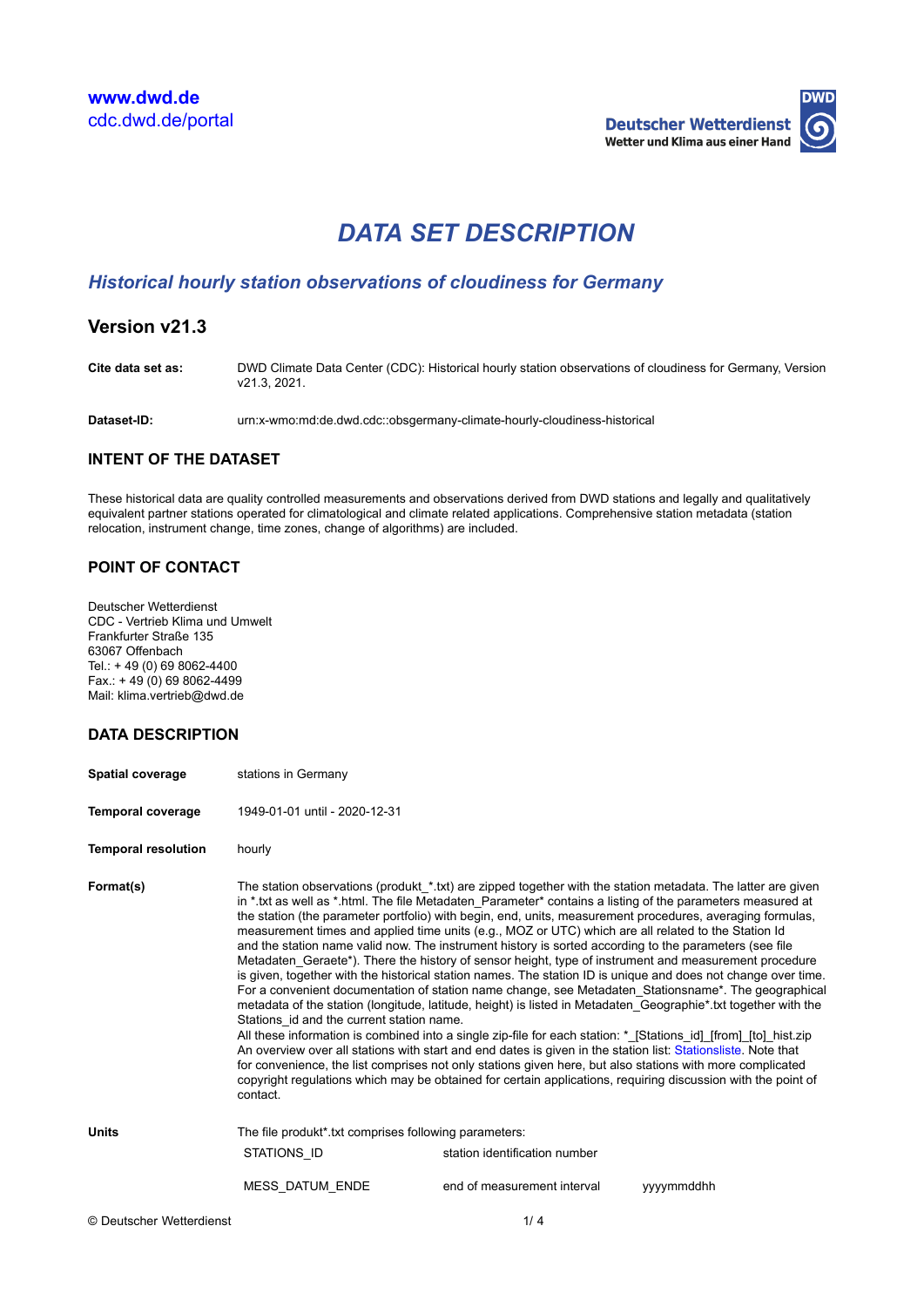**Deutscher Wetterdienst** Wetter und Klima aus einer Hand

| QN 8  | quality level of next columns  | coding see paragraph "Quality"<br>information" |
|-------|--------------------------------|------------------------------------------------|
| V N I | index how measurement is taken |                                                |
|       | P                              | by human person                                |
|       |                                | by instrument                                  |
| V N   | total cloud cover              | 1/8                                            |
|       | not determined                 | $-1$                                           |
| eor   | end of record                  | can be ignored                                 |

with missing values are marked as -999, and -1 if sky cannot be observed (e.g., because of fog, snow or precipitation)

The definition of measurement time changed over time and referred to time units MOZ, MEZ or UTC (see the station specific Metadaten\_Parameter\* for the exact definition). The actual minute the measurement was taken varies according to the observation procedures valid at the respective times: in the very early days, the exact minute of reading can only be inferred approximately. Later, it can be assumed that the manual readings were taken as close as possible to hour hh. In early years, in West Germany, MOZ was used, in Eastern Germany (GDR) MEZ. For Western Germany, with automatisation of 1. generation the times 07:30, 14:30, 21:30 MEZ applied. In the GDR observations were taken at full hours. From automatisation 2. generation and change to SYNOP messages the hour hh refers to the 1min measurement time at hh-10min (e.g., UTC11 is related to the observation of UTC10:50).

**Uncertainties** The stations are nowadays selected and operated according to WMO guidelines. Though these guidelines aim at minimizing possible local effects, still some applications of certain parameters may require the consideration of local and regional effects. Note that when going back to historical times, such guidelines might not have been in place. Depending on the application, local, regional and influences changing with time should be considered, which can be location- and parameter specific. Sources of long-term uncertainty are (1) changes in station height when station was re-located, information on this is within the station's zipfiles in Metadaten\_Geographie\* ; (2) changes in the observation times and (3) changes in the averaging interval. Details on (2) and (3) can be found in the stationwise zipped Metadaten\_Parameter\*. Uncertainties are also expected from (4) changes in instrumentation, see Metadaten\_Geraete\* and possibly also from (5) varying quality control procedures (Behrendt et al., 2011). Further, uncertainties are known to come from (6) errors during data transfer or errors in the software, (7) change of observing personnel, and (8) others, see Freydank, 2014 .

**Quality information** The QUALITAETS\_BYTE (QB) denotes whether the value was objected to and/or corrected.

Explanation for QB:

 $\overline{\phantom{a}}$  $QB = 0$  : denotes not flagged,

QB = 1 : had no objections (either checked and not objected, or not checked and not objected, this can be interpreted only when considering QN);

- $QB = 2 :$  corrected;
- QB = 3 : confirmed with objection rejected;
- $QB = 4$ : added or calculated:
- $QB = 5 : objected;$

 $\overline{\phantom{a}}$ 

 $\overline{\phantom{a}}$ 

- $QB = 6$ : only formally checked;
- $QB = 7 :$  formal objection;
- QB = -999 : quality flag does not exist.

The QUALITAETS\_NIVEAU (QN) shows the quality control procedure applied for a data report (of several parameters) for a certain reporting time.

Explanation for QN:

 $QN = 1$ : only formal control;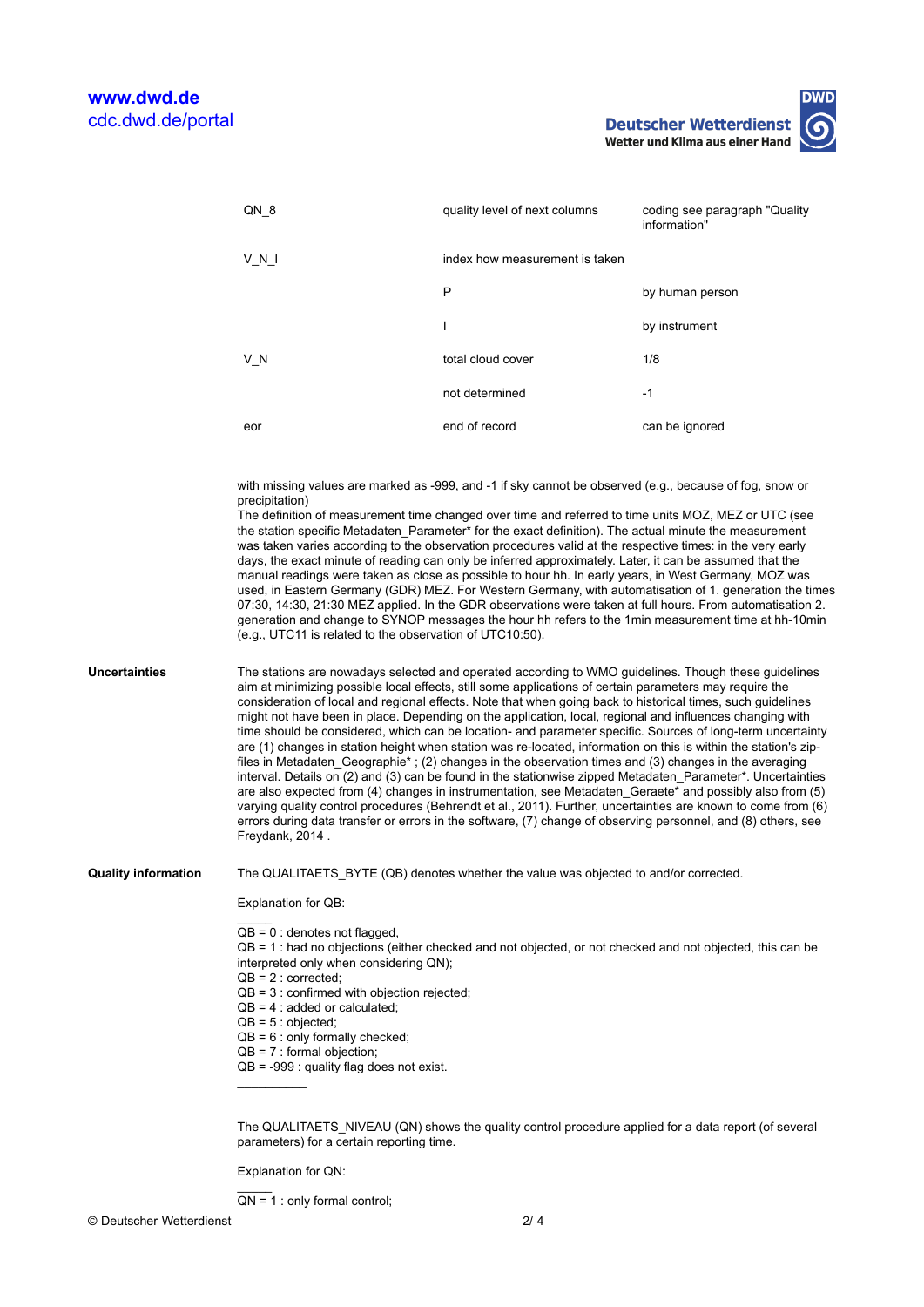

- $ON = 3$  : automatic control and correction:
- QN = 5 : historic, subjective procedures;
- QN = 7 : second control done, before correction;
- QN = 8 : quality control outside ROUTINE;
- QN = 9 : not all parameters corrected;
- QN = 10 : quality control finished, all corrections finished.

Data before and including 1980 can reach as best quality check level QN=5. Data after 1980 can reach QN=10 as best quality check level.

#### **DATA ORIGIN**

These climate data are from the station networks of Deutschen Wetterdienst which are regularly updated with recent data, and with recovered historical data. From 1997 onwards, the data are collected in the central MIRAKEL data base and archived, see Behrendt et al., 2011, and Kaspar et al., 2013. For details on the currently applied measurement and observation procedures see VuB 3 Beobachterhandbuch (DWD, 2014a), VuB 3 Technikerhandbuch (DWD, 2014b) and VuB 2 Wetterschlüsselhandbuch (DWD, 2013). Note that when going back to historical times, guidelines on observation procedure, instruments and observation times were issued by the authority in charge, and might be incompletely recorded in the metadata.

#### **VALIDATION AND UNCERTAINTY ESTIMATE**

 $\overline{\phantom{a}}$ 

 $\overline{\phantom{a}}$ 

Considerations of quality assurance are explained in Kaspar et al., 2013: several steps of quality control, including automatic tests for completeness, temporal and internal consistency, and against statistical thresholds based on the software QualiMet (see Spengler, 2002) and manual inspection had been applied.

Data are provided "as observed", no homogenization has been carried out. The history of instrumental design, observation practice, and possibly changing representativity has to be considered for the individual stations when interpreting changes in the statistical properties of the time series. It is strongly suggested to investigate the records of the station history which are provided together with the data. Note that in the 1990s many stations had the transition from manual to automated stations, entailing possible changes in certain statistical properties.

#### **CONSIDERATIONS FOR APPLICATIONS**

Cloud cover was observed in 1/10 before the seventies, but had been converted to the common 1/8 here. When investigating long term changes or trends, consider changes in station location, changes in instrumentation, measurement procedures and observation intervals - see the various metadata information provided Metadaten\_Parameter\*, Metadaten\_Geraete\* und Metadaten\_Geographie\*. Starting in the nineties, the metadata are electronically recorded and provided together with the station measurements. For the time before, efforts are continuing to digitize the most relevant metadata based on the paper records however, many gaps are still remaining. For detailed studies, DWD can grant access to the station records.

#### **ADDITIONAL INFORMATION**

For extending the time series with recent data (where quality control is not completed yet), see subdirectories ../recent/. When data from both directories "historical" and "recent" are used together, the difference in the quality control procedure should be considered. There are still issues to be discovered in the historical data. We welcome any hints to improve the data basis (see contact).

#### **REFERENCES**

Behrendt, J., et al.: Beschreibung der Datenbasis des NKDZ. Version 3.5, Offenbach, 15.02.2011.

DWD Vorschriften und Betriebsunterlagen Nr. 2 (VuB 2), Wetterschlüsselhandbuch Band D, Nov 2013.

DWD Vorschriften und Betriebsunterlagen Nr. 3 (VuB 3), Beobachterhandbuch (BHB) für Wettermeldestellen des synoptischklimatologischen Mess- und Beobachtungsnetzes, März 2014a.

DWD Vorschriften und Betriebsunterlagen Nr. 3 (VuB 3), Technikerhandbuch (THB) für Wettermeldestellen des synoptischklimatologischen Mess- und Beobachtungsnetzes, März 2014b.